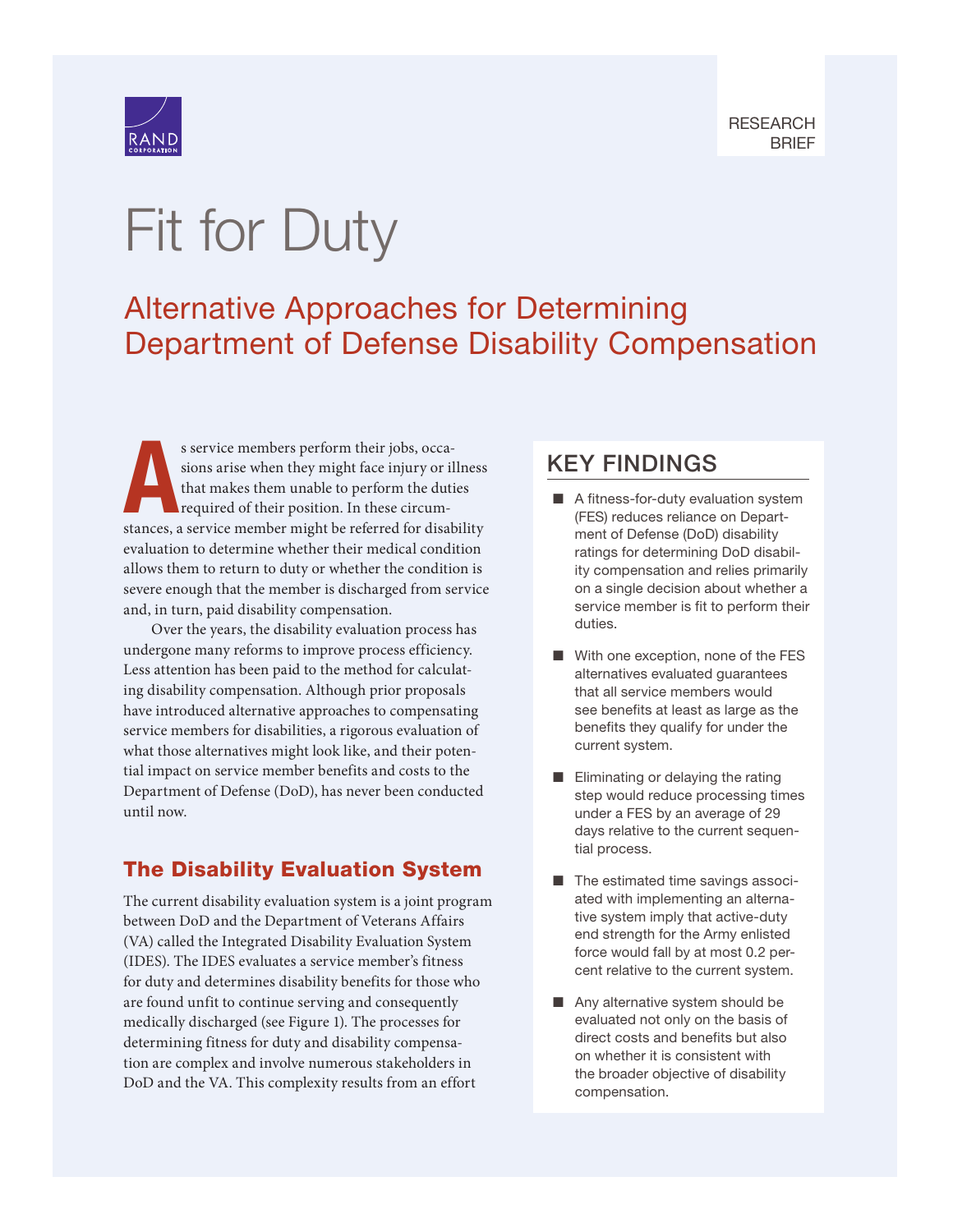#### FIGURE 1 Disability Evaluation: IDES Versus Fitness for Duty



to ensure that service members are given a complete and thorough evaluation for any potentially unfitting condition.

Yet, at the same time, the complexity can have adverse consequences, leading to a lengthy evaluation process for members and extra time and resource costs to DoD. At any given time, thousands of service members are in the IDES. While these service members are being evaluated, they cannot deploy, which affects DoD's readiness to conduct its mission. Thus, maintaining readiness creates an incentive for the system to work as efficiently as possible.

Through a series of reforms, DoD, the VA, and the services have made considerable progress in reducing the amount of time it takes to process service members through the system, reducing processing times from an average of 400 days in 2012 to 248 days in 2018. Through new initiatives in 2020, DoD, the VA, and the services are close to achieving a goal of 180 days.

It is also a DoD priority to ensure that service members receive adequate and fair disability compensation and that the DoD disability compensation system work efficiently and compatibly with IDES. Consequently, because the characteristics and needs of DoD and service members evolve over time, it is important to occasionally review the current disability compensation system to ensure that it still achieves this goal.

RAND researchers evaluated DoD disability compensation alternatives within a streamlined disability evaluation approach, referred to as a fitness-for-duty evaluation system (FES). A FES reduces the reliance on DoD disability ratings for determining DoD disability compensation. Instead, it focuses primarily on a single decision of whether a service member is fit or not fit to perform his or her duties (see Figure 1). The work described in this brief is based on the IDES process as it operated in 2019. In 2020, DoD introduced a parallel processing track into IDES. These processes are illustrated in the left and center of the figure. A hypothetical evaluation process that would be consistent with a FES is illustrated in the right of the figure.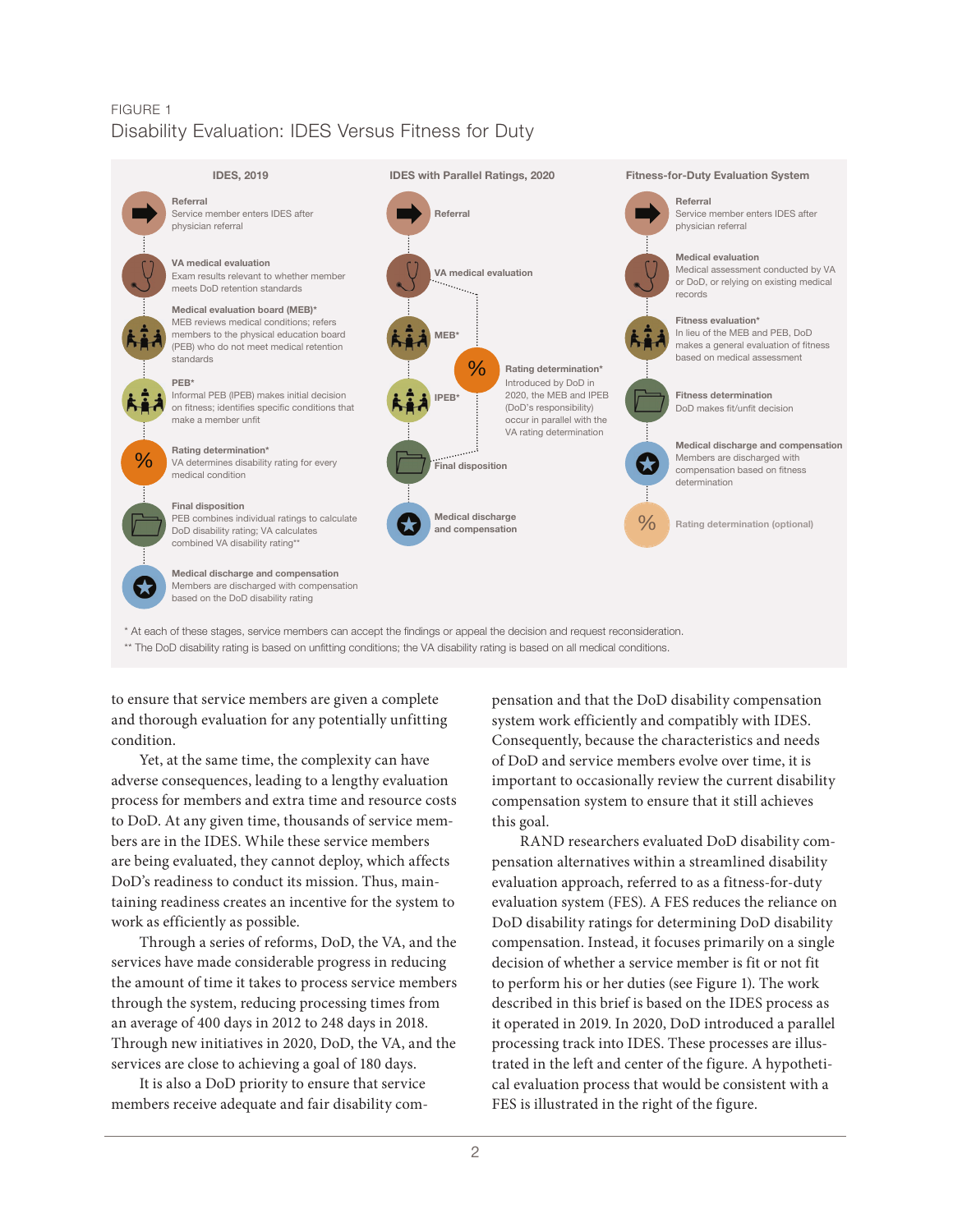With fewer steps, such an approach would save some additional time, but the question at hand was how to change the disability compensation system to support a FES. In particular, how can alternative disability compensation approaches be structured without relying on the disability rating?

### DoD Disability Compensation **Today**

DoD disability compensation is currently determined based on a complex set of formulas. The DoD disability rating—determined in the IDES—has a direct connection to the disability compensation that a service member receives from DoD. Depending on the disability rating, a service member receives either DoD disability *severance* or disability *retirement*. The main determination is as follows:

- If a service member is found to be unfit, receives a DoD disability rating of less than 30 percent, and has fewer than 20 years of service, they will be separated from duty and receive a lump-sum *disability severance payment*. The severance payment is calculated based on current basic pay and years of service. The service member also receives 180 days of health care benefits.
- If a service member is found to be unfit and receives a DoD disability rating of 30 percent or higher or has 20 or more years of service, they are medically retired and receive a *disability retirement benefit* for the remainder of their lives. The service member also receives lifetime health care benefits.1

The DoD disability retirement benefit is calculated in two different ways. The rating-based formula uses the DoD disability rating percentage (up to a maximum of 75 percent) to calculate the benefit. The retirement formula uses a retirement multiplier to calculate the benefit based on longevity of service instead of the disability rating. The member presumably chooses the option that results in the higher benefit payment.

Service members who are medically discharged through IDES could also receive disability compensation from the VA. The DoD disability benefit is reduced by the amount a member receives from the VA.

In practice, the retirement formula tends to benefit more-senior personnel; junior personnel tend to receive a higher benefit using the rating-based formula. Because most personnel in IDES are relatively junior (E-4 to E-6), their disability benefits would be more likely to change (either increase or decrease) if use of DoD ratings were changed or eliminated.

These differences need to be taken into account when considering alternative ways to compensate members under a FES. These differences also make it difficult to develop alternatives that have equal impact for all service members in IDES.

### Alternative DoD Disability Compensation Approaches

RAND researchers developed four alternatives for redesigning DoD disability compensation under a FES. To develop these alternative approaches, they reviewed past proposals to reform the DoD disability compensation system, the disability compensation system for U.S. civilians, and how selected U.S. allies compensate military personnel for disabling conditions. The four alternatives have the following objectives:

- 1. *Compensate based on current objectives.* This alternative maintains the objectives of the current system, which compensates for the condition causing disability, the severity of the disability, and the military career accomplished to date, but, in most cases, the disability rating is established after the service member is discharged.
- 2. *Compensate for military career.* This alternative is based on career metrics and considers either the military service accomplished to date or the expected loss of a military career.
- 3. *Compensate for unfitting conditions.* This alternative is based on the condition that is causing disability and was incurred as a result of a service member's work in the line of duty.
- 4. *Compensate like U.S. allies.* This alternative considers both the severity of the disability and the loss of a military career.

Table 1 contains additional details on the compensation formula and when the disability rating is determined for each alternative, including implementation options analyzed for Alternatives 1 and 2.

These hypothetical alternatives were developed in 2019. None of the alternatives is currently being pur-

See DoD Instruction 1332.18, Disability Evaluation System (DES), August 5, 2014, incorporating Change 1, effective May 17, 2018, Appendix 3 to Enclosure 3, paragraph 2.b.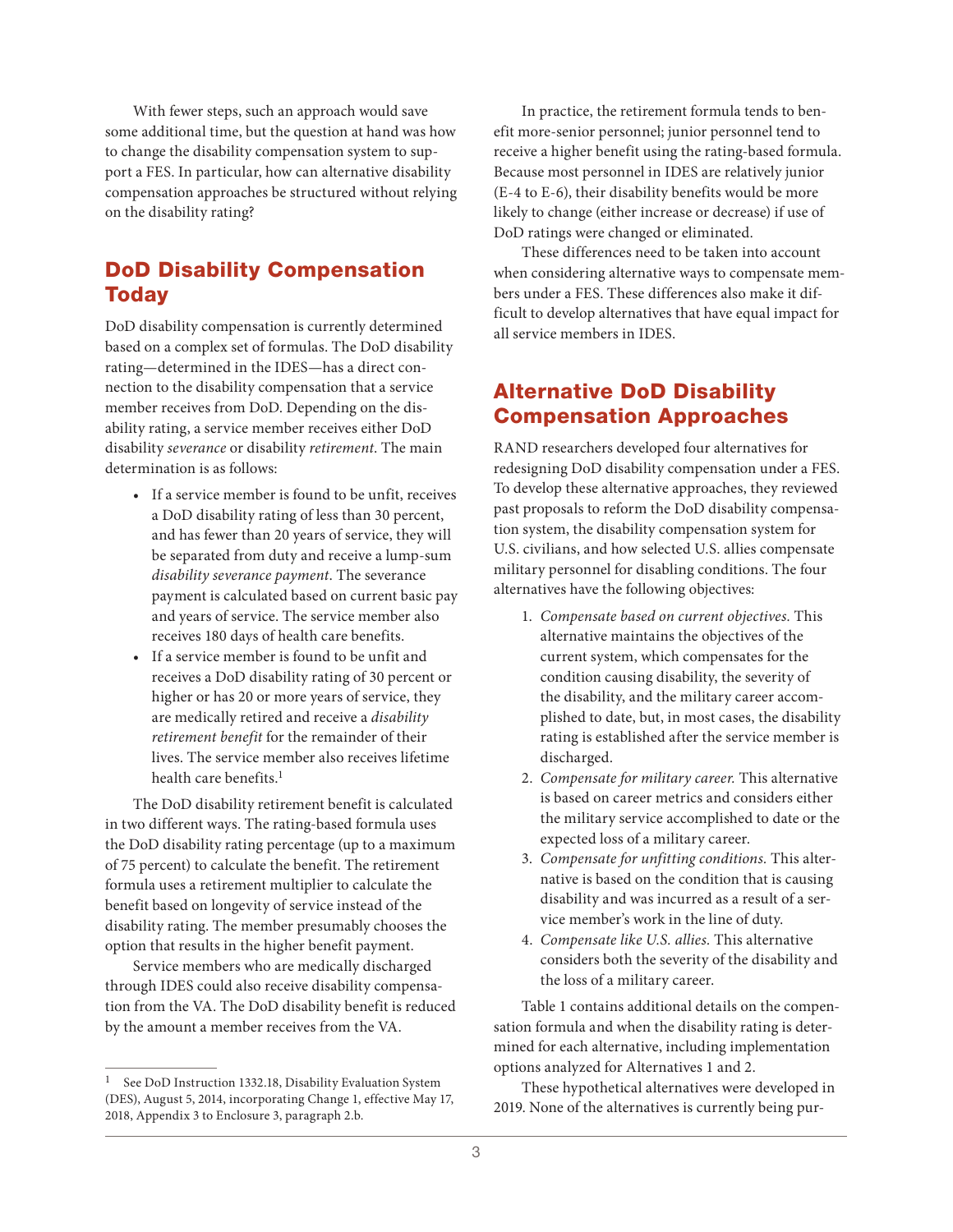#### TABLE 1 Alternative Disability Compensation Approaches

| Compensation<br>objective                                         | Compensation formula                                                                                                                 | When disability rating<br>隕<br>is determined                                                      |
|-------------------------------------------------------------------|--------------------------------------------------------------------------------------------------------------------------------------|---------------------------------------------------------------------------------------------------|
| Status quo                                                        | Rated disability or career metrics                                                                                                   | During evaluation process                                                                         |
| <b>Alternative 1</b><br>Compensate based on current<br>objectives | Same formula as status quo, with<br>a.<br>transition benefit<br>b. Rated disability (junior rank) or career<br>metrics (senior rank) | After discharge<br>a.<br>During evaluation process (junior<br>b.<br>rank); senior ranks not rated |
| <b>Alternative 2</b><br>Compensate for military career            | Value of lost military career<br>a.<br>Retirement pay with floor of 12 years<br>b.<br>of service<br>c. Retirement pay with no floor  | No rating needed for DoD compensation                                                             |
| <b>Alternative 3</b><br>Compensate for unfitting condition        | Fixed payment for each condition that<br>results in unfitness for duty                                                               | No rating needed for DoD compensation                                                             |
| <b>Alternative 4</b><br>Compensate like U.S. allies               | One payment based on disability severity;<br>additional payment based on earnings loss                                               | After discharge                                                                                   |

sued by DoD, and these alternatives also do not take into account parallel ratings adopted by DoD in 2020. Consequently, Alternatives 1a and 4, which move the assignment of a DoD rating until after a member is discharged, are not entirely compatible with the design of parallel ratings. But they do offer different perspectives on ways to reform the disability compensation system. Analyzing these alternatives involved modeling and simulation techniques, as well as tabulations using multiple data files from DoD and the Veterans Tracking Application. The specific analytic approach varied for each alternative.

Each compensation alternative would be feasible under a FES but would change the value of compensation relative to current benefits for at least some service members. In addition to the changes in compensation, costs to DoD could also change under these alternatives.

For example, Alternative 1a, the only alternative under which benefits do not change relative to the current benefit, would increase the overall cost to DoD because of the addition of a transition benefit and would require coordination with the VA to change the timing of the ratings step in the evaluation process.2

For all other options, the change in the disability benefit is generally mixed—increasing for some members, decreasing for others—depending on how each option is implemented. Table 2 summarizes changes in service member benefits and DoD costs for each alternative. Although a complete cost assessment was beyond the scope of this research, it was possible to estimate the effect on cost for some alternatives.

# Other Implications of a FES

The value of disability compensation is only one dimension by which a FES should be evaluated. It is also important to understand the implications of removing ratings on the timing of the process itself, end strength, human capital, and policies and legislation.

#### IDES Processing Time

Eliminating or delaying ratings until after discharge is estimated to reduce the length of the IDES process (prior to the use of a parallel ratings process) by approximately 29 days on average, or about 13 percent of the average IDES duration in 2018. It could also reduce some of the variability in the process. Actual time savings might be greater because eliminating

 $^{\rm 2}$   $\,$  This conclusion assumes that end strength would be held constant, so any savings from having fewer people in IDES would be offset by the cost of replacement personnel.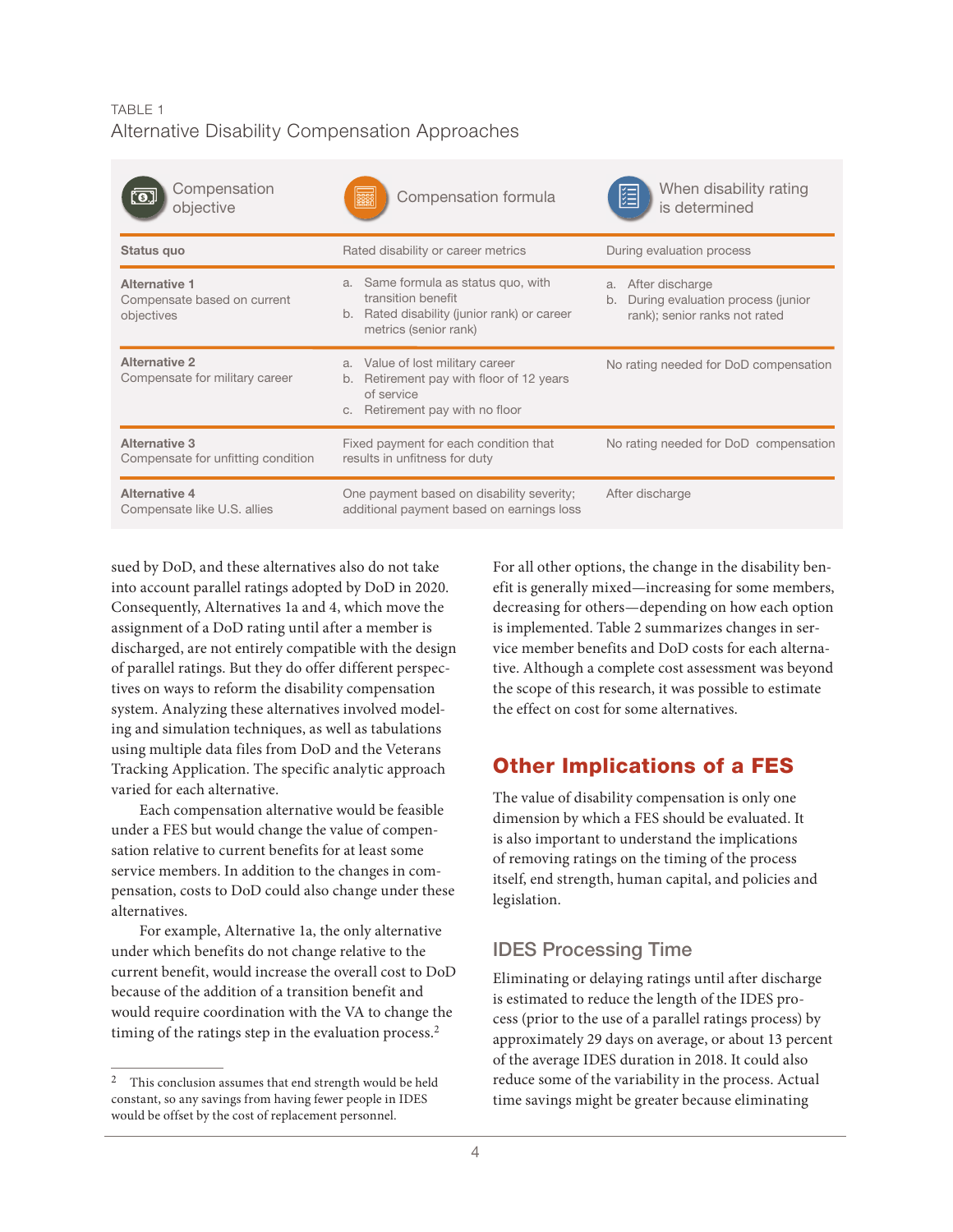#### TABLE 2 Summary of Outcomes for DoD Disability Compensation Alternatives

| Compensation<br>objective                                  | Change in disability<br>benefits relative to<br>status quo | <b>Notes</b>                                                                                                                                                                             |
|------------------------------------------------------------|------------------------------------------------------------|------------------------------------------------------------------------------------------------------------------------------------------------------------------------------------------|
| Status quo                                                 |                                                            | No change in disability benefits but total cost<br>increases due to transition benefit if end strength is<br>maintained                                                                  |
| Alternative 1<br>Compensate based on current<br>objectives |                                                            | • No change for junior members or senior members<br>whose current benefit is based on retirement<br>Decline for senior members whose current benefit<br>$\bullet$<br>is based on ratings |
| <b>Alternative 2</b><br>Compensate for military career     |                                                            | Benefits increase for some, decrease for others,<br>depending on rating under current system, grade,<br>and years of service                                                             |
| Alternative 3<br>Compensate for unfitting condition        |                                                            | Benefits depend on fixed payment amount: could<br>increase for those with lower payments and fall for<br>those with higher payments under status quo                                     |
| Alternative 4<br>Compensate like U.S. allies               |                                                            | Hybrid of Alternatives 2 and 3: results vary depending<br>on size of fixed payment                                                                                                       |

ratings could lead to efficiencies in other steps in the process, such as the medical evaluation or appeals.

Preliminary DoD estimates from fiscal year 2020 suggest that implementation of parallel ratings in the IDES process saved 36 days, similar to the alternatives examined here in a sequential process.

# Change in End Strength

The majority of IDES referrals are Army enlisted personnel. Under a FES, active-duty end strength for the Army enlisted force would fall by no more than 0.2 percent (relative to a system without parallel ratings) because of the reduction in processing times from eliminating or delaying ratings. A similar, though slightly smaller, reduction in end strength would occur in the other services. This drop is among people who are not able to deploy, so the services could choose to maintain end strength with deployable members (through accessions or by increasing retention), thereby increasing readiness.

# Human Capital Loss

The loss of personnel who are discharged because of disability represents a loss of skills and experience.

The process envisioned under the alternatives does not change the number of service members who would be found unfit and separated or retired. But members would be discharged more quickly, accelerating the loss of human capital.

Ninety percent of service members who are discharged through IDES are enlisted, and 78 percent are in grades E-4 to E-6. The most common occupations for these members are general infantry and general medical care, supply, law enforcement, and automotive occupations. On average, the training associated with these occupations is relatively modest, although the training and experience of officers who exit the military because of disability is substantial.

# Policies and Legislation

The policies and legislation underpinning the current system are complex and interconnected, and many of them directly rely on or reference disability ratings. For example, the terms *disability* and *rating* are referenced numerous times in U.S. Code and the DoD Instruction for IDES.

Nearly all of these references are substantive in nature in that they serve to delineate how determinations of compensation are made, as well as what